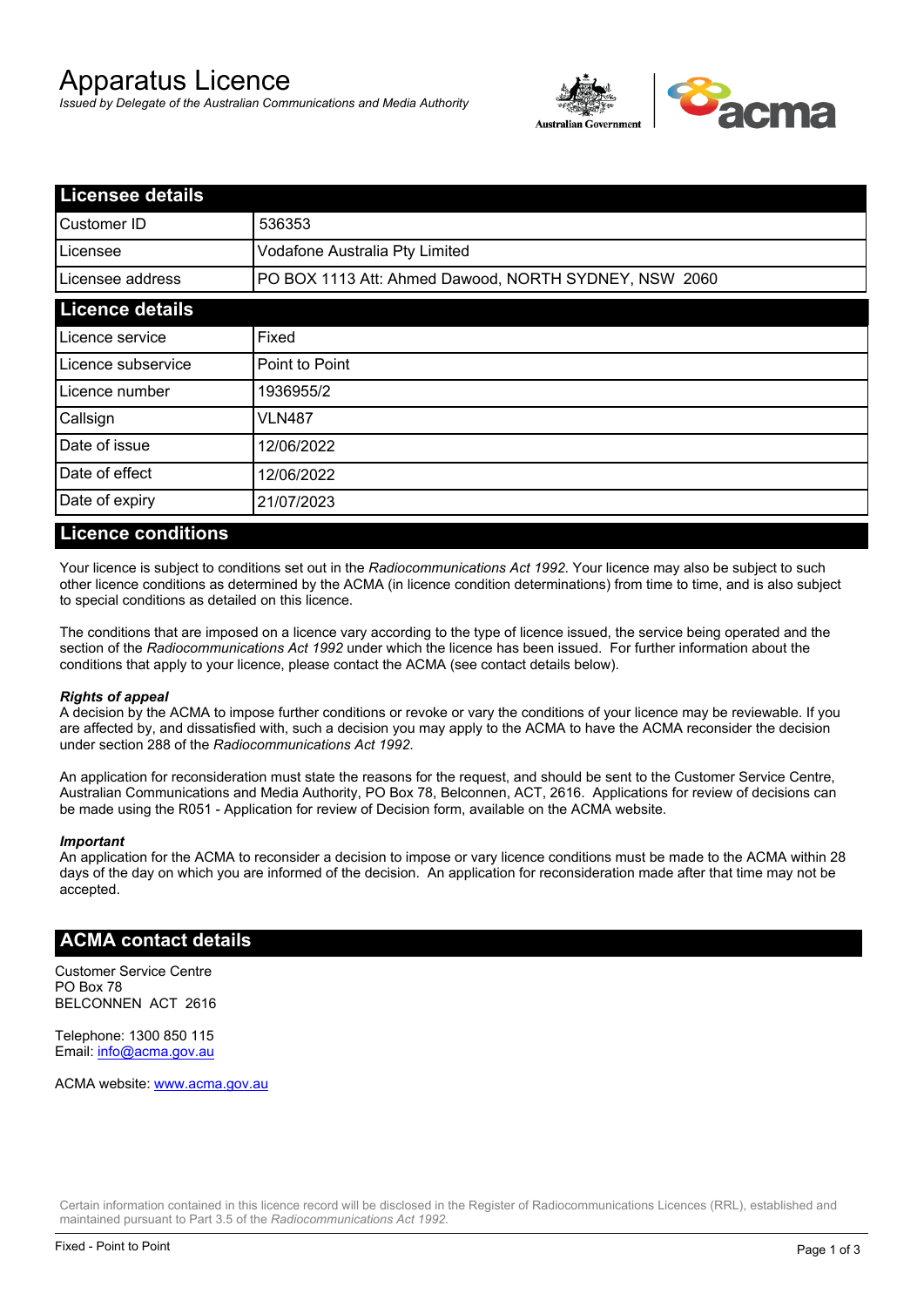# **Advisory Notes applying to licence no.: 1936955/2**

Conditions applicable to the operation of Point to Point station(s) authorised under this licence can be found in the Radiocommunications Licence Conditions (Apparatus Licence) Determination and the Radiocommunications Licence Conditions (Fixed Licence) Determination, the 'fixed licence lcd'. Copies of these determinations are available from the ACMA and from the ACMA home page (www.acma.gov.au).